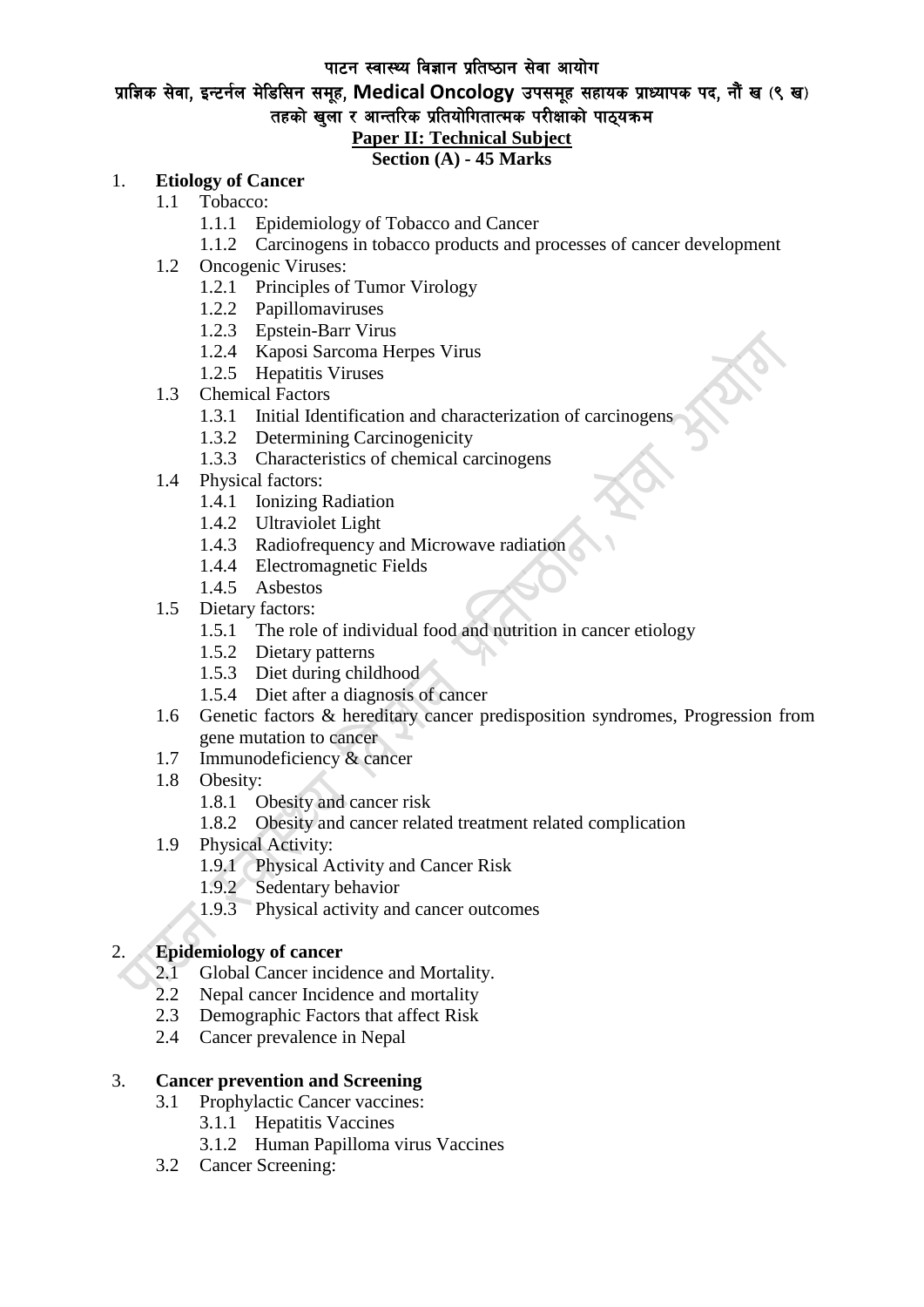## पाटन स्वास्थ्य विज्ञान प्रतिष्ठान सेवा आयोग

## प्राज्ञिक सेवा, इन्टर्नल मेडिसिन समूह, Medical Oncology उपसमूह सहायक प्राध्यापक पद, नौं ख (९ ख) तहको खला र आन्तरिक प्रतियोगितात्मक परीक्षाको पाठयक्रम

- 3.2.1 Introduction of Screening
- 3.2.2 Screening Guidelines and Recommendations
- 3.2.3 Breast cancer Screening
- 3.2.4 Cervical Cancer Screening
- 3.2.5 Colon Cancer Screening
- 3.2.6 Lung Cancer Screening
- 3.3 Genetic Counseling:
	- 3.3.1 Who is a candidate for Cancer Genetic Counseling?
	- 3.3.2 Issues in Cancer Genetic Counseling.
	- 3.3.3 Future Direction

### 4. **Anti-Cancer drugs:**

- 4.1 Radiation therapy
- 4.2 Alkylating Agents
- 4.3 Platinum Analogs
- 4.4 Antimetabolites
- 4.5 Cancer Immunotherapies
- 4.6 Tyrosine kinase inhibitors
- 4.7 Immune checkpoint inhibitors
- 4.8 Bone marrow transplantation
- 4.9 Monoclonal antibodies

## **Section (B) - 55 Marks**

## 5. **Practice of Oncology:**

- 5.1 The knowledge of the following for the common cancers listed below:
	- 5.1.1 Incidence and Etiology of cancers.
	- 5.1.2 Anatomy and Pathology
	- 5.1.3 Control of the cell cycle
	- 5.1.4 Cell life & death
	- 5.1.5 Immunology & cancer
	- 5.1.6 Management of the high risk patient
	- 5.1.7 Screening and prevention
	- 5.1.8 Diagnosis & diagnostic tools in cancer
	- 5.1.9 Staging and prognostic scores
	- 5.1.10 Management by stage
	- 5.1.11 Management of Metastatic Disease
	- 5.1.12 Palliative/ hospice care
	- 5.1.13 Cancers in the elderly
	- 5.1.14 Special issues in pregnancy with cancer
	- 5.1.15 Follow-up
- 5.2 List of Cancers:
	- 5.2.1 Cancer of the Thoracic Cavity:
		- 5.2.1.1 Non-Small cell Lung Cancer
		- 5.2.1.2 Small-Cell lung Cancer & Neuroendocrine tumors of Lung
		- 5.2.1.3 Tumors of the pleura & mediastinum
	- 5.2.2 Neoplasm of the Mediastinum:
		- 5.2.2.1 Thymic Neoplasms
		- 5.2.2.2 Germ cell tumors
		- 5.2.2.3 Thymoma